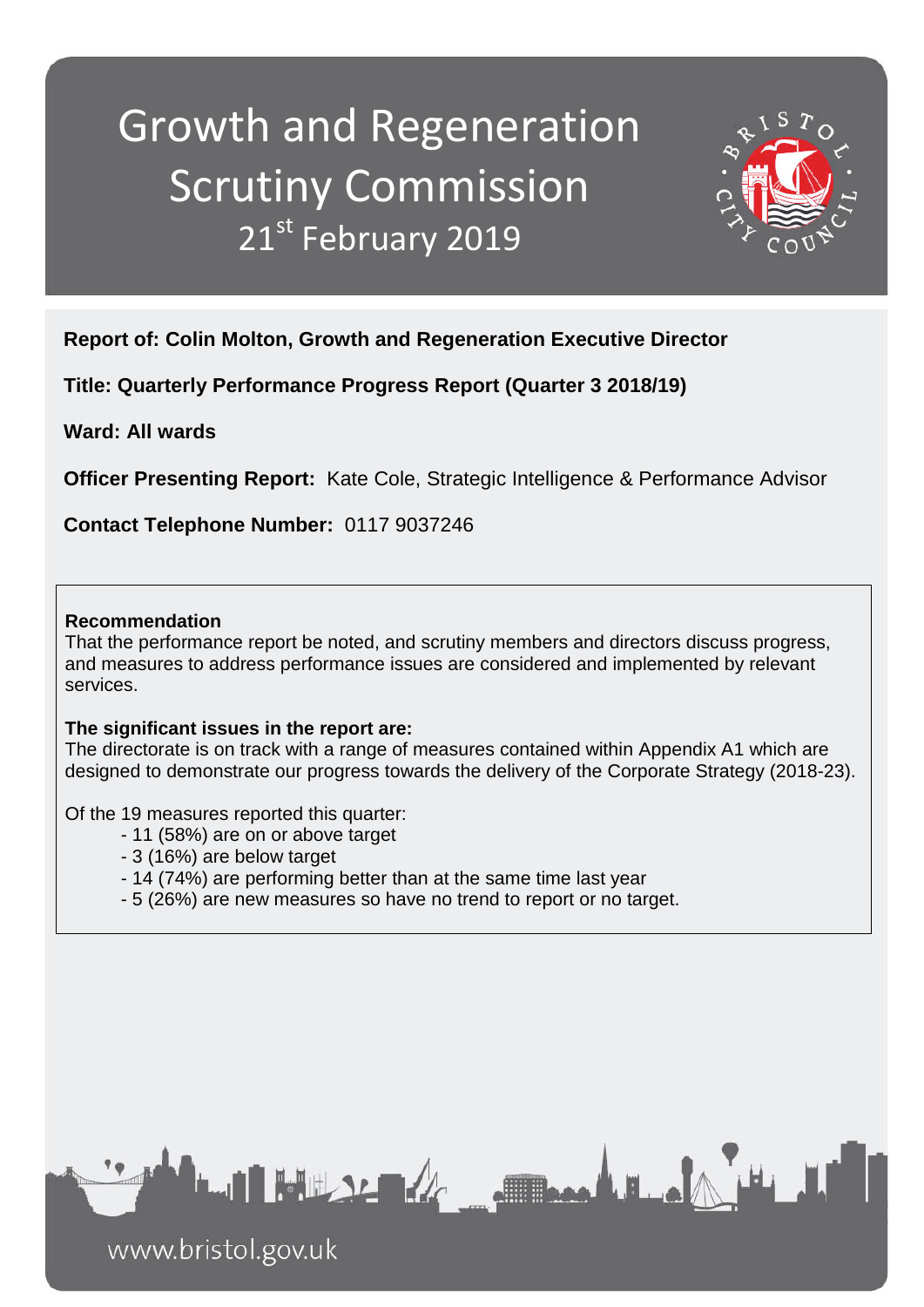#### **1. Summary**

Bristol City Council's Business Plan for April 2018– March 2019 sets out a wide range of actions that are contributing to the delivery of the Corporate Strategy 2018–2023, which set out our priorities and vision for Bristol. These actions are listed under the four strategic themes of Empowering and Caring, Fair and Inclusive, Well Connected and Wellbeing.

A number of performance measures have been identified as key measures to demonstrating delivery, and those for Growth and Regeneration are set out in Appendix A1. All BCP performance measures contained here are designed to demonstrate our progress towards the Corporate Strategy (2018-2023).

#### **2. Context**

This report is designed to ensure the scrutiny commission is appraised on quarterly performance in line with the directorate leadership team and cabinet members in the relevant directorate.

#### **The significant issues in the report are:**

The directorate is on track with a range of measures contained within Appendix A1 which are designed to demonstrate our progress towards the delivery of the Corporate Strategy (2018-2023).

Of the 19 measures reported this quarter:

- 11 (58%) are on or above target
- 3 (16%) are below target
- 14 (74%) are performing better than at the same time last year
- 5 (26%) are new measures, so either have no trend to report or no target since a baseline is being established in 2018-19

#### Development of Place

- Number of affordable homes delivered this reporting period has improved and is now showing as on track, although the full target will still be challenging to achieve.
- Development Management activities supporting the residential planning application processes are on target and have improved since the same period last year.
- Ultrafast broadband delivery is well above the expected year-end target as major installation programmes continue. The Gigabit voucher scheme has also had good take- up which has contributed to this.

#### Economy of Place

• Tourism numbers to the city and visits to Bristol's museums both continue to be well above target; there is evidence that international tourism has increased as a result of favourable exchange rates for overseas visitors.

#### Housing and Landlord Services

• A number of measures related to homelessness continue to cause concern; although the recent annual rough sleeper count (from November 2018) shows a reduction since the previous year's count, it is still below the reduction target which was set. However a number of initiatives are ongoing to address the symptoms although the underlying causes remain more complex.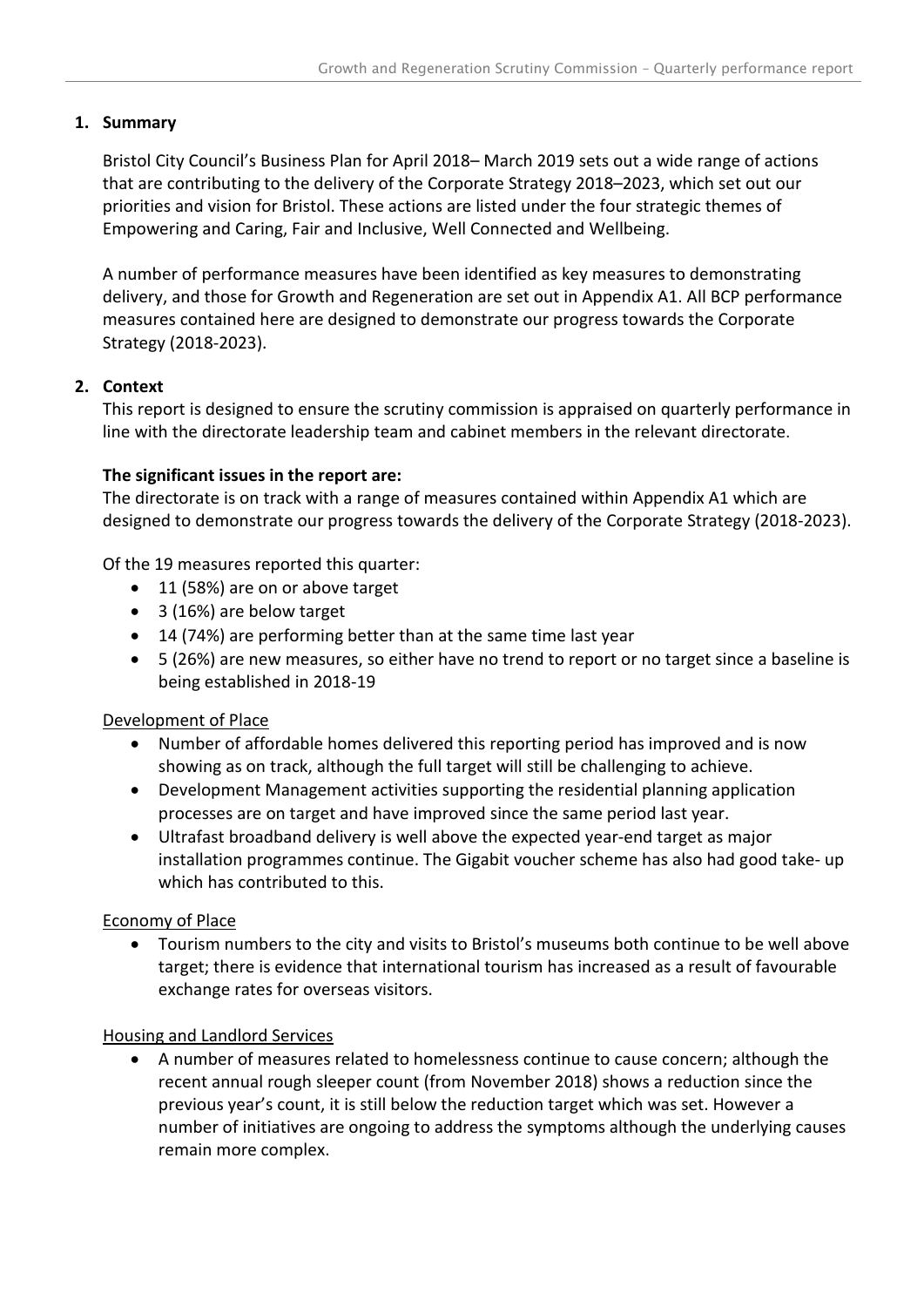#### Management of Place

- Although the percentage of those living in Fuel Poverty has seen a reduction to 10.8% (from last year's figure of 12.9%) it still remains the highest in the south-west.
- There has been a reduction in the amount of municipal waste sent to land-fill; although household recycling rates have dropped slightly there is a seasonal pattern to this being recurrent during this quarter.

There are a further 17 measures which are only reported annually, and these will be brought to a future meeting when q4/year-end performance data is presented.

#### **3. Policy**

Performance is reported as part of quarterly governance process as soon as possible after gathering all the necessary data.

#### **4. Consultation**

#### **a) Internal**

Performance progress has been presented to the Growth and Regeneration directorate management team and cabinet leads prior to the production of this report.

#### **b) External**

Not applicable

#### **5. Public Sector Equality Duties**

- 5a) Before making a decision, section 149 Equality Act 2010 requires that each decision-maker considers the need to promote equality for persons with the following "protected characteristics": age, disability, gender reassignment, pregnancy and maternity, race, religion or belief, sex, sexual orientation. Each decision-maker must, therefore, have due regard to the need to:
	- i) Eliminate discrimination, harassment, victimisation and any other conduct prohibited under the Equality Act 2010.
	- ii) Advance equality of opportunity between persons who share a relevant protected characteristic and those who do not share it. This involves having due regard, in particular, to the need to:
		- remove or minimise disadvantage suffered by persons who share a relevant protected characteristic;
		- take steps to meet the needs of persons who share a relevant protected characteristic that are different from the needs of people who do not share it (in relation to disabled people, this includes, in particular, steps to take account of disabled persons' disabilities);
		- encourage persons who share a protected characteristic to participate in public life or in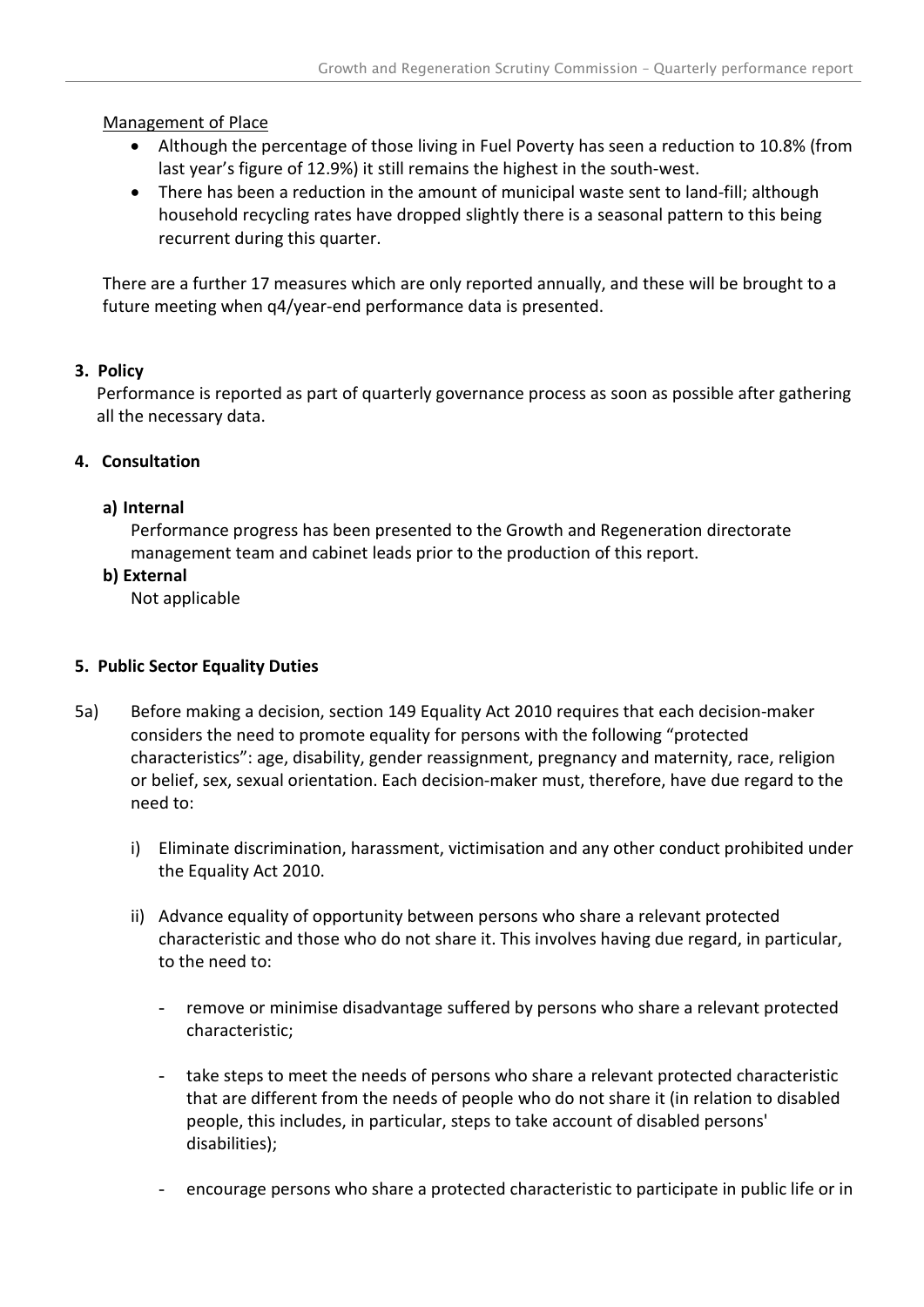any other activity in which participation by such persons is disproportionately low.

- iii) Foster good relations between persons who share a relevant protected characteristic and those who do not share it. This involves having due regard, in particular, to the need to –
	- tackle prejudice; and
	- promote understanding.
- 5b) Not applicable

#### **Appendices:**

Appendix A1: Quarterly Performance report

#### **LOCAL GOVERNMENT (ACCESS TO INFORMATION) ACT 1985 Background Papers:** None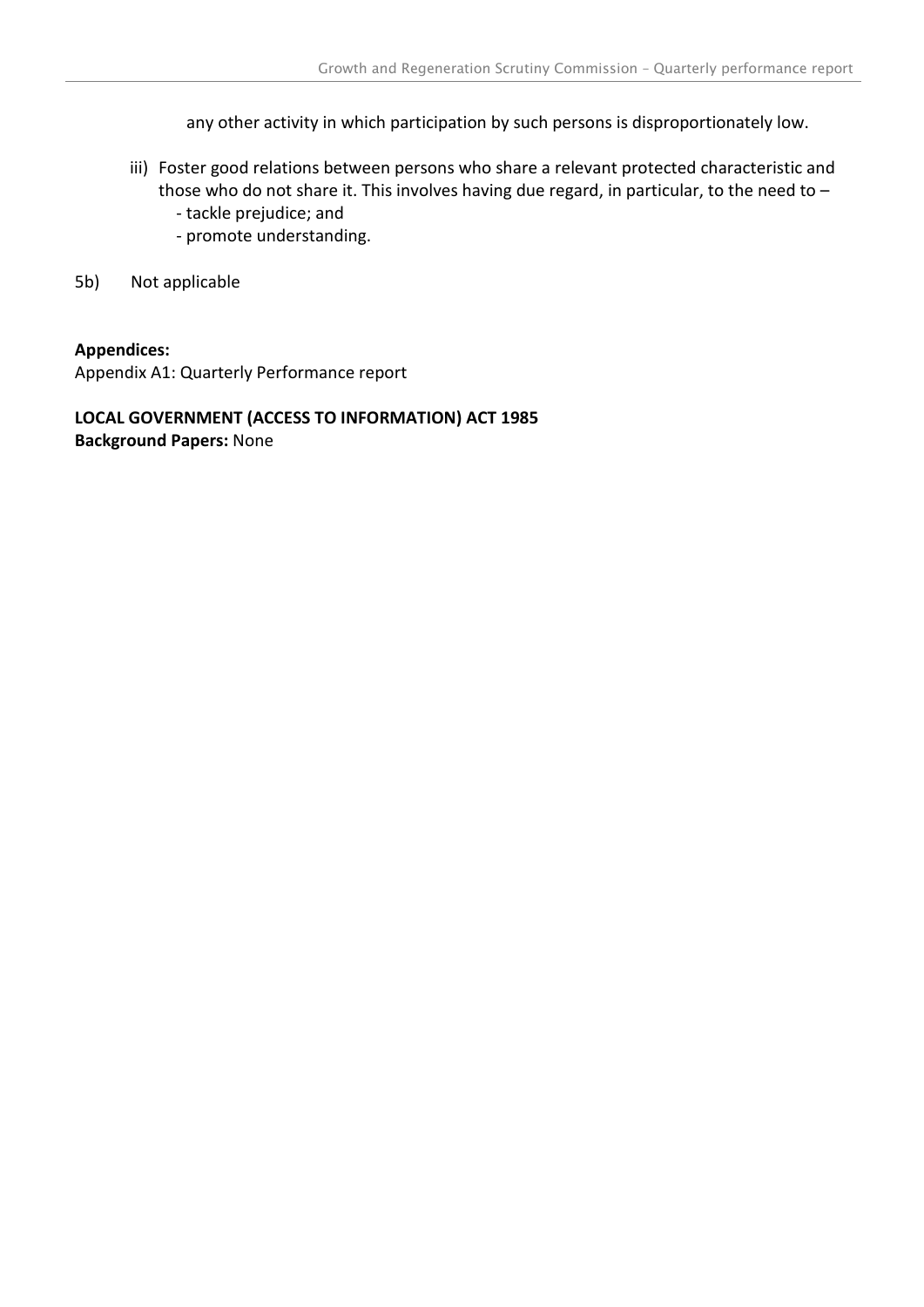## Growth & Regeneration Directorate – Q3 2018/19 Performance Summary



| <b>ECONOMY OF PLACE</b>                                                               |                   |  |  |  |  |  |  |
|---------------------------------------------------------------------------------------|-------------------|--|--|--|--|--|--|
| Title                                                                                 | Target status     |  |  |  |  |  |  |
| BCP410: Increase the number of visitors to Bristol Museums, Galleries<br>and Archives | <b>Well above</b> |  |  |  |  |  |  |
| BCP415: Increase the number of tourists to the city                                   | <b>Above</b>      |  |  |  |  |  |  |

| <b>HOUSING &amp; LANLORD SERVICES</b>                                 |                   |  |  |  |  |  |
|-----------------------------------------------------------------------|-------------------|--|--|--|--|--|
| Title                                                                 | Target status     |  |  |  |  |  |
| BCP310: Increase the number of private sector dwellings returned into | <b>Well above</b> |  |  |  |  |  |
| occupation                                                            |                   |  |  |  |  |  |
| BCP325a: Reduce the number of people sleeping rough on a single night | <b>Below</b>      |  |  |  |  |  |
| in Bristol - Annual Count                                             |                   |  |  |  |  |  |
| BCP356: Number of households who were in temporary accommodation      | <b>Above</b>      |  |  |  |  |  |
| for more than 6 months                                                |                   |  |  |  |  |  |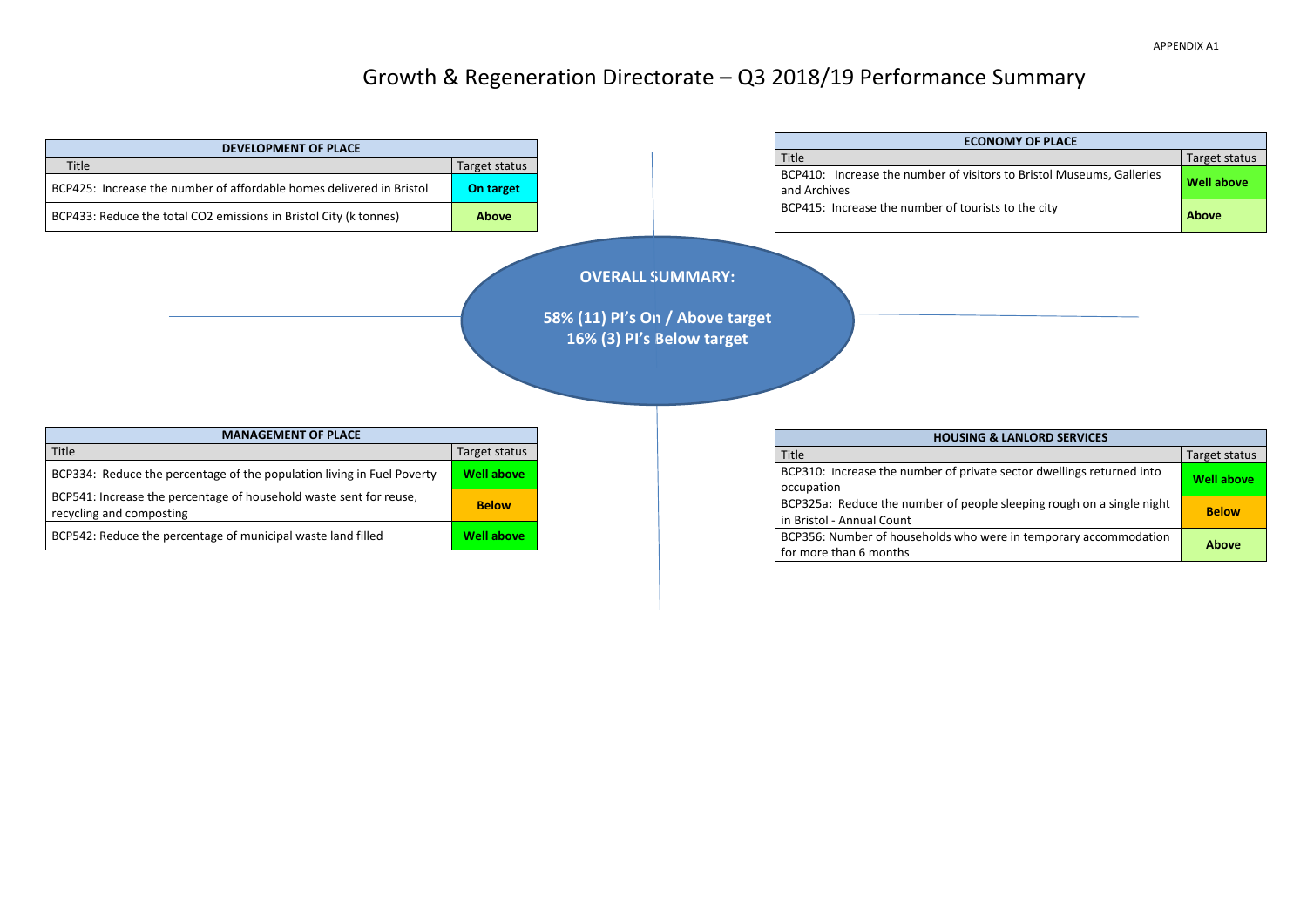| <b>Corp Plan</b><br><b>KC Ref</b>     | Code          | <b>Title</b>                                                                                                                       | 2017/18<br><b>Outturn</b> | 2018/19<br><b>Target</b> |           |           |           | <b>Comparison</b><br>Q1 Progress Q2 Progress Q3 Progress over last 12<br>months | <b>Management Comments</b>                                                                                                                                                                                                                                                                                                                                                                                                                                                                                                                                                                                                                                                                                                                            |
|---------------------------------------|---------------|------------------------------------------------------------------------------------------------------------------------------------|---------------------------|--------------------------|-----------|-----------|-----------|---------------------------------------------------------------------------------|-------------------------------------------------------------------------------------------------------------------------------------------------------------------------------------------------------------------------------------------------------------------------------------------------------------------------------------------------------------------------------------------------------------------------------------------------------------------------------------------------------------------------------------------------------------------------------------------------------------------------------------------------------------------------------------------------------------------------------------------------------|
| <b>G&amp;R</b> - Development of Place |               |                                                                                                                                    |                           |                          |           |           |           |                                                                                 |                                                                                                                                                                                                                                                                                                                                                                                                                                                                                                                                                                                                                                                                                                                                                       |
| FI1                                   | <b>BCP425</b> | Increase the number of<br>affordable homes delivered<br>in Bristol                                                                 | 188                       | 240                      | 18        | 47        | 162       | ↑                                                                               | The Registered Providers and Council Housing Delivery have completed 115 affordable<br>homes (AH) in Q3, so with 98 AH projected in Q4 we are back on track to deliver 260 AH<br>this year and exceed target.                                                                                                                                                                                                                                                                                                                                                                                                                                                                                                                                         |
| WC <sub>2</sub>                       | <b>BCP436</b> | Improve the percentage of<br>premises that have access to<br><b>Ultrafast Broadband</b>                                            | 46.70%                    | 65.00%                   | n/a       | 84.70%    | n/a       |                                                                                 | (April - September) This figure has seen a big increase representing upgrades by Virgin<br>Media, Openreach's Fibre First programme and the influence of the Gigabit Voucher<br>Not applicable Scheme and the smaller scale activities of providers such as City Fibre. The better<br>implementation of policy BCS15 as part of the Bristol Development Framework Core<br>Strategy is leading to more new homes getting ultrafast.                                                                                                                                                                                                                                                                                                                    |
| <b>G&amp;R</b> - Economy of Place     |               |                                                                                                                                    |                           |                          |           |           |           |                                                                                 |                                                                                                                                                                                                                                                                                                                                                                                                                                                                                                                                                                                                                                                                                                                                                       |
| W4                                    | <b>BCP410</b> | Increase the number of<br>visitors to Bristol Museums,<br><b>Galleries and Archives</b>                                            | 1,043,999                 | 1,000,000                | 262,993   | 724,504   | 982,271   | ↑                                                                               | Performance for the year to date is well above target and up 20.6% on the same period<br>last year when 814,331 visits were reported. Our exhibition and events programme was<br>strong driver including a very popular exhibition "Japanese Prints" which featured the<br>iconic Hokusai Wave https://www.bristolmuseums.org.uk/bristol-museum-and-art-<br>gallery/whats-on/hokusai-hiroshige-japanese-prints/ and our annual showing of Wild Lif<br>Photographer of the year 2018. Our refurbished retail offer at Bristol Museum & Art<br>Gallery attracted Christmas shoppers with retail up 36% above forecast for the quarter.<br>Our historic Houses also ended their season well out-performing last year.                                    |
| W4                                    | <b>BCP415</b> | Increase the number of<br>tourists to the city                                                                                     | 3,955,153                 | 4,000,000                | 1,179,435 | 2,463,379 | 3,122,944 | ↑                                                                               | Performance for the period to the end of November is 4% above target. Performance is<br>also well up (12.6%) on the same period in 2017/18 when 2,774,336 visits were reporte                                                                                                                                                                                                                                                                                                                                                                                                                                                                                                                                                                         |
| WOP4                                  | <b>BCP428</b> | Increase annual revenue<br>generated from the council's<br>investment estate                                                       | n/a                       | £80,000                  | £163,610  | £166,072  | £227,499  | Not applicable                                                                  | This is a new measure for 2018/19. Business as usual (BAU) rent reviews and lease<br>renewals. There is no in-year target for this measure.                                                                                                                                                                                                                                                                                                                                                                                                                                                                                                                                                                                                           |
|                                       |               | <b>G&amp;R - Housing &amp; Landlord Services</b>                                                                                   |                           |                          |           |           |           |                                                                                 |                                                                                                                                                                                                                                                                                                                                                                                                                                                                                                                                                                                                                                                                                                                                                       |
| EC <sub>2</sub>                       | BCP352b       | Number of people sleeping<br>rough on a single night in<br>Bristol - BCC quarterly Count                                           | 66                        | 60                       | 83        | 82        | 55        | T                                                                               | MHCLG's Rough Sleeping Strategy has bought new funding streams on line to prevent a<br>reduce rough sleeping. As some of the previous MHCLG funding comes to an end, new<br>funding streams have been awarded. Rough Sleeper Initiative funding for 2018-20 is<br>having some impact on reducing rough sleeping. Additionally we are one of 11 'early<br>adopters' of a Rapid Rehousing Pathway model (a sit up Hub for those new to the street<br>with access to private rental sector accommodation and support). These funding strean<br>are helping to reduce rough sleeping addressing the symptoms but not the causes - and<br>the flow of people onto the streets - of lack of affordable housing and the impact of<br>Welfare Benefit Reform. |
| EC <sub>2</sub>                       | <b>BCP354</b> | Increase number of homeless<br>households helped by<br>housing advice service to<br>prevent homelessness (per<br>1,000 households) | 22.05                     | 24                       | 6.03      | 10.87     | 14.74     |                                                                                 | There was a further drop in the number of Discretionary Housing Payments (DHP) made<br>during Q3 compared with Q1, which roughly correlates with the overall drop in<br>preventions this quarter. Contributing factors are a reduction in DHP budget 2018/19<br>compared with 2017/18 and individual awards being of a higher value compared to<br>2017/18.                                                                                                                                                                                                                                                                                                                                                                                           |



## **Growth and Regeneration Scrutiny - 3rd Quarter Performance Progress Report (1 April 2018 - 31 December 2018) - Quarterly PIs**

#### **Ment Comments**

sing Delivery have completed 115 affordable I in Q4 we are back on track to deliver 260 AH in

ght new funding streams on line to prevent and vious MHCLG funding comes to an end, new gh Sleeper Initiative funding for 2018-20 is eping. Additionally we are one of 11 'early odel (a sit up Hub for those new to the streets modation and support). These funding streams essing the symptoms but not the causes - and k of affordable housing and the impact of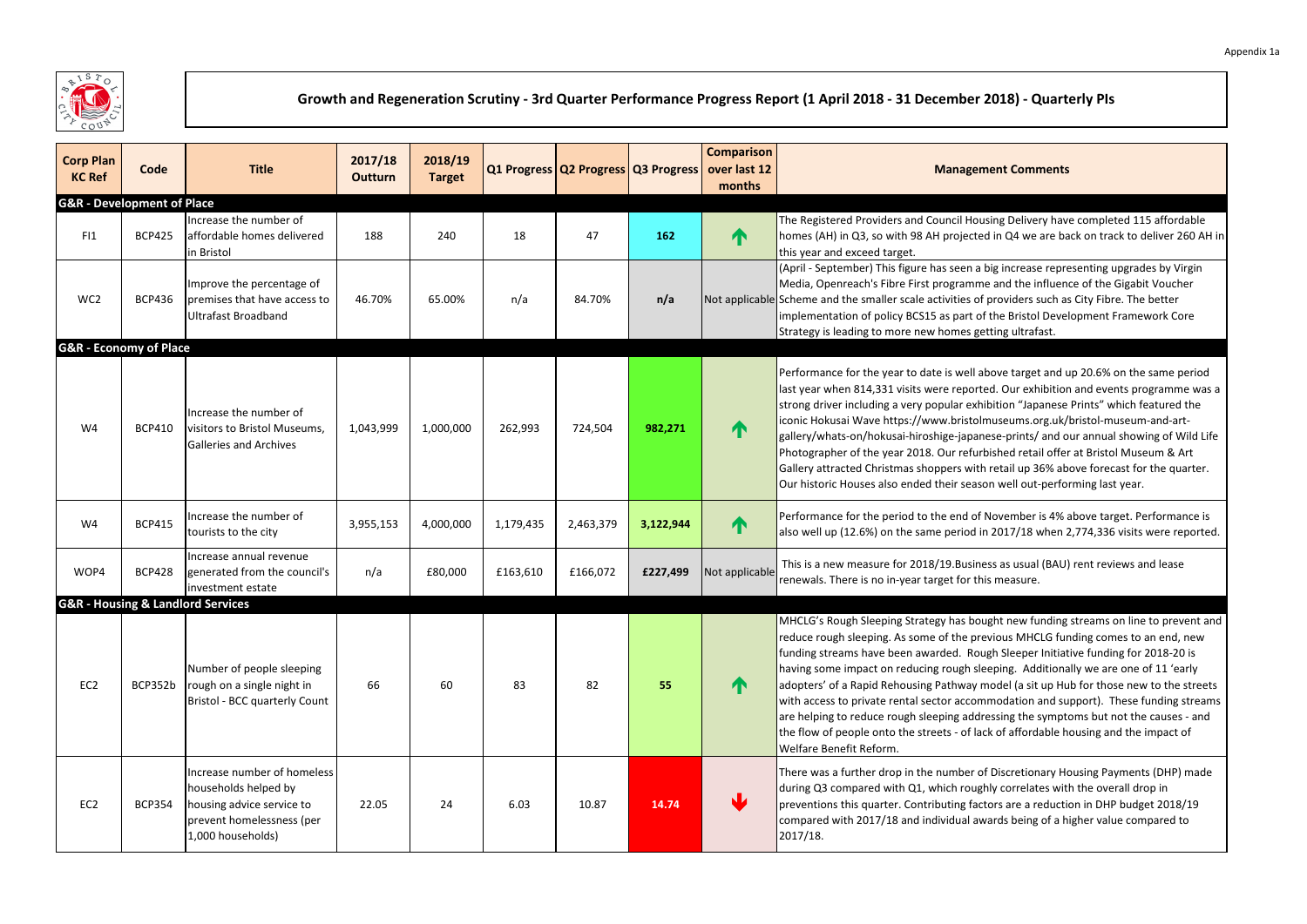#### **Managements**

ear 2016. Bristol's carbon emissions continue to energy use in the city (particularly gas use) and renewable energy and less coal.

| <b>Corp Plan</b><br><b>KC Ref</b>    | <b>Code</b>   | <b>Title</b>                                                                                    | 2017/18<br><b>Outturn</b>                          | 2018/19<br><b>Target</b> |            | Q1 Progress Q2 Progress Q3 Progress over last 12 |            | <b>Comparison</b><br>months | <b>Management Comments</b>                                                                                                                                                                                                                                                    |
|--------------------------------------|---------------|-------------------------------------------------------------------------------------------------|----------------------------------------------------|--------------------------|------------|--------------------------------------------------|------------|-----------------------------|-------------------------------------------------------------------------------------------------------------------------------------------------------------------------------------------------------------------------------------------------------------------------------|
| EC <sub>2</sub>                      | <b>BCP356</b> | Number of households who<br>were in Temporary<br>Accommodation for more<br>than 6 months        | 287                                                | 260                      | 261        | 261                                              | 242        | ∧                           | Housing Options have focussed on moving "long stayers" out of temporary<br>accommodation. Maintaining the level of direct offers from BCC Landlord Services and<br>targeting households in TA has contributed to meeting this target                                          |
| EC <sub>3</sub>                      | <b>BCP307</b> | Number of disabled people<br>enabled to live more<br>independently through home<br>adaptations  | 2,373                                              | 2,450                    | 650        | 1,195                                            | 2,327      | ↑                           | There has been a significant improvement in performance this quarter as the service we<br>are now including all of the adaptation work funded through assistive Technology,<br>hospital discharge and WE Care and Repair. As such performance is now well ahead of<br>target. |
| FI1                                  | <b>BCP310</b> | Increase the number of<br>private sector dwellings<br>returned into occupation                  | 381                                                | 480                      | 210        | 307                                              | 494        | $\mathbf \Lambda$           | The end of year target has been exceeded in Q3 as a result of two large empty properties<br>being brought back into use with 96 units of accommodation. This success has positively<br>skewed the results. This outcome is unlikely to be replicated in 2019-20.              |
| <b>G&amp;R</b> - Management of Place |               |                                                                                                 |                                                    |                          |            |                                                  |            |                             |                                                                                                                                                                                                                                                                               |
| W <sub>2</sub>                       | <b>BCP541</b> | Increase the percentage of<br>household waste sent for<br>reuse, recycling and<br>composting    | 46.10%                                             | 48.75%                   | 46.70%     | 48.00%                                           | 45.00%     | ↑                           | Household waste reduces in Q3 due to seasonal factors, green waste volumes reduce, a<br>material which contributes significantly to recycling performance.                                                                                                                    |
| W <sub>2</sub>                       | <b>BCP542</b> | Reduce the percentage of<br>municipal waste land filled                                         | 20.80%                                             | 15.00%                   | 15.00%     | 17.00%                                           | 14.00%     | $\mathbf \Gamma$            | This is above target as well as showing considerable improvement on the same period last<br>year when 23.6% was reported.                                                                                                                                                     |
| W <sub>2</sub>                       | <b>BCP543</b> | Improve street and<br>environmental cleanliness<br>(percentage of litter) B+<br>grade or better | 47%<br>(Not<br>comparable,<br>different<br>survey) | n/a                      | n/a        | n/a                                              | 7%         |                             | A new survey was undertaken in November 2018. The same survey was previously<br>Not applicable completed in 2015/16 showing a litter percentage of 6%. The results are compiled from<br>visual inspections of a sample of areas around the city.                              |
| WC1                                  | <b>BCP474</b> | Increase the number of single<br>journeys on Park & Ride into<br><b>Bristol</b>                 | 1,533,679                                          | Not yet set,<br>see note | 398,647    | 762,540                                          | 1,092,677  | $\mathbf \Lambda$           | The figure for this year to date is not directly comparable with the same period last year<br>as the 903 service finished in September 2018 to be replaced by Metrobus service M2 and<br>figures for the Long Ashton P&R boarding point are not yet available.                |
| WC1                                  | <b>BCP475</b> | Increase the number of<br>passenger journeys on buses                                           | 39,676,021                                         | 39,000,000               | 10,531,560 | 21,340,443                                       | 32,038,930 | T                           | Overall journeys are up 2.61% compared to the same year to date in 2017-18 (29,475,710<br>journeys) and also 9.5% above target.                                                                                                                                               |



| <b>Corp Plan</b><br><b>KC Ref</b>     | Code          | <b>Title</b>                                                     | 2017/18<br><b>Outturn</b> | 2018/19<br><b>Target</b> |     | Q1 Progress   Q2 Progress   Q3 Progress   0 |                    | <b>Comparison</b><br>over last 12<br>months | <b>Managem</b>                                                                                                                              |
|---------------------------------------|---------------|------------------------------------------------------------------|---------------------------|--------------------------|-----|---------------------------------------------|--------------------|---------------------------------------------|---------------------------------------------------------------------------------------------------------------------------------------------|
| <b>G&amp;R</b> - Development of Place |               |                                                                  |                           |                          |     |                                             |                    |                                             |                                                                                                                                             |
| W <sub>2</sub>                        | <b>BCP433</b> | Reduce the total CO2<br>emissions in Bristol City (k)<br>(tonnes | 1640<br>(k tonnes)        | 1600<br>(k tonnes)       | n/a | n/a                                         | 1547<br>(k tonnes) |                                             | The outturn reported is for the calendar ye<br>fall (35% since 2005) due to reductions in e<br>national electricity supply including more r |

#### **Managements**

**Growth and Regeneration EDM - 3rd Quarter Performance Progress Report (1 April 2018 - 31 December 2018) - Annual PIs**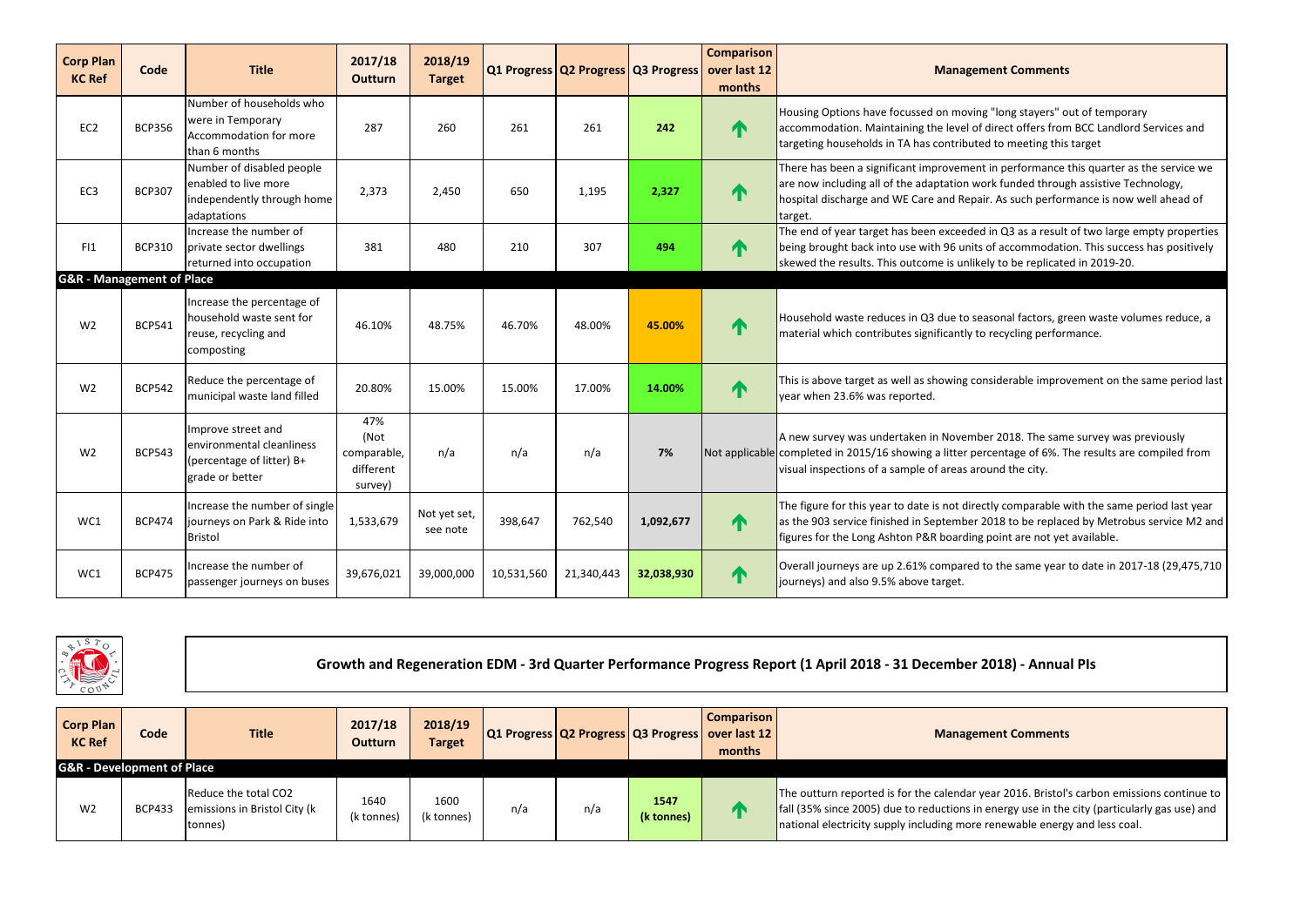| <b>Corp Plan</b><br><b>KC Ref</b>    | Code           | <b>Title</b>                                                                                 | 2017/18<br><b>Outturn</b> | 2018/19<br><b>Target</b> |     | Q1 Progress Q2 Progress Q3 Progress over last 12 |        | <b>Comparison</b><br>months | <b>Managem</b>                                                                                                                                                                                                                                                                                                                                                                                |
|--------------------------------------|----------------|----------------------------------------------------------------------------------------------|---------------------------|--------------------------|-----|--------------------------------------------------|--------|-----------------------------|-----------------------------------------------------------------------------------------------------------------------------------------------------------------------------------------------------------------------------------------------------------------------------------------------------------------------------------------------------------------------------------------------|
| W <sub>2</sub>                       | <b>BCP434</b>  | Reduce the proportion of<br>deaths attributed to<br>particulate air pollution                | 5.30%                     |                          | n/a | n/a                                              | n/a    | W                           | This indicator is based on Public Health En<br>for the last year of data (2016) the fractior<br>particulates rose significantly reversing a g<br>It is based on the fraction of very small pa<br>action. The main sources of this within the                                                                                                                                                  |
|                                      |                | <b>G&amp;R - Housing &amp; Landlord Services</b>                                             |                           |                          |     |                                                  |        |                             |                                                                                                                                                                                                                                                                                                                                                                                               |
| EC <sub>2</sub>                      | <b>BCP352a</b> | Reduce the number of people<br>sleeping rough on a single<br>night in Bristol - Annual Count | 86                        | 75                       | n/a | n/a                                              | 82     | $\blacksquare$              | MHCLG's Rough Sleeping Strategy has bou<br>reduce rough sleeping. As some of the pre<br>funding streams have been awarded. Rou<br>having some impact on reducing rough sle<br>adopters' of a Rapid Rehousing Pathway n<br>with access to private rental sector accom<br>are helping to reduce rough sleeping addre<br>the flow of people onto the streets - of lac<br>Welfare Benefit Reform. |
| <b>G&amp;R</b> - Management of Place |                |                                                                                              |                           |                          |     |                                                  |        |                             |                                                                                                                                                                                                                                                                                                                                                                                               |
| W <sub>3</sub>                       | <b>BCP334</b>  | Reduce the percentage of the<br>population living in Fuel<br>Poverty                         | 12.90%                    | 12.90%                   | n/a | n/a                                              | 10.80% | $\mathbf \Gamma$            | Based on the LIHC (low income, high cost)<br>poor households in Bristol, which is 10.8%<br>South West where 10.2% are fuel poor, bu<br>fuel poor.                                                                                                                                                                                                                                             |

#### **Managements**

ngland data and calculations. These show that on of deaths attributable to pollution from general downward trend of the previous 5 years. It is based on the fraction of the fractions articles (<2.5 micro metres) arising from human e city are traffic and combustion.

ught new funding streams on line to prevent and evious MHCLG funding comes to an end, new ugh Sleeper Initiative funding for 2018-20 is eeping. Additionally we are one of 11 'early model (a sit up Hub for those new to the streets nmodation and support). These funding streams ressing the symptoms but not the causes - and ck of affordable housing and the impact of

) definition, there are an estimated 20,709 fuel  $\delta$  of all households. This is higher than the rest of ut lower than England overall, where 11.1% are